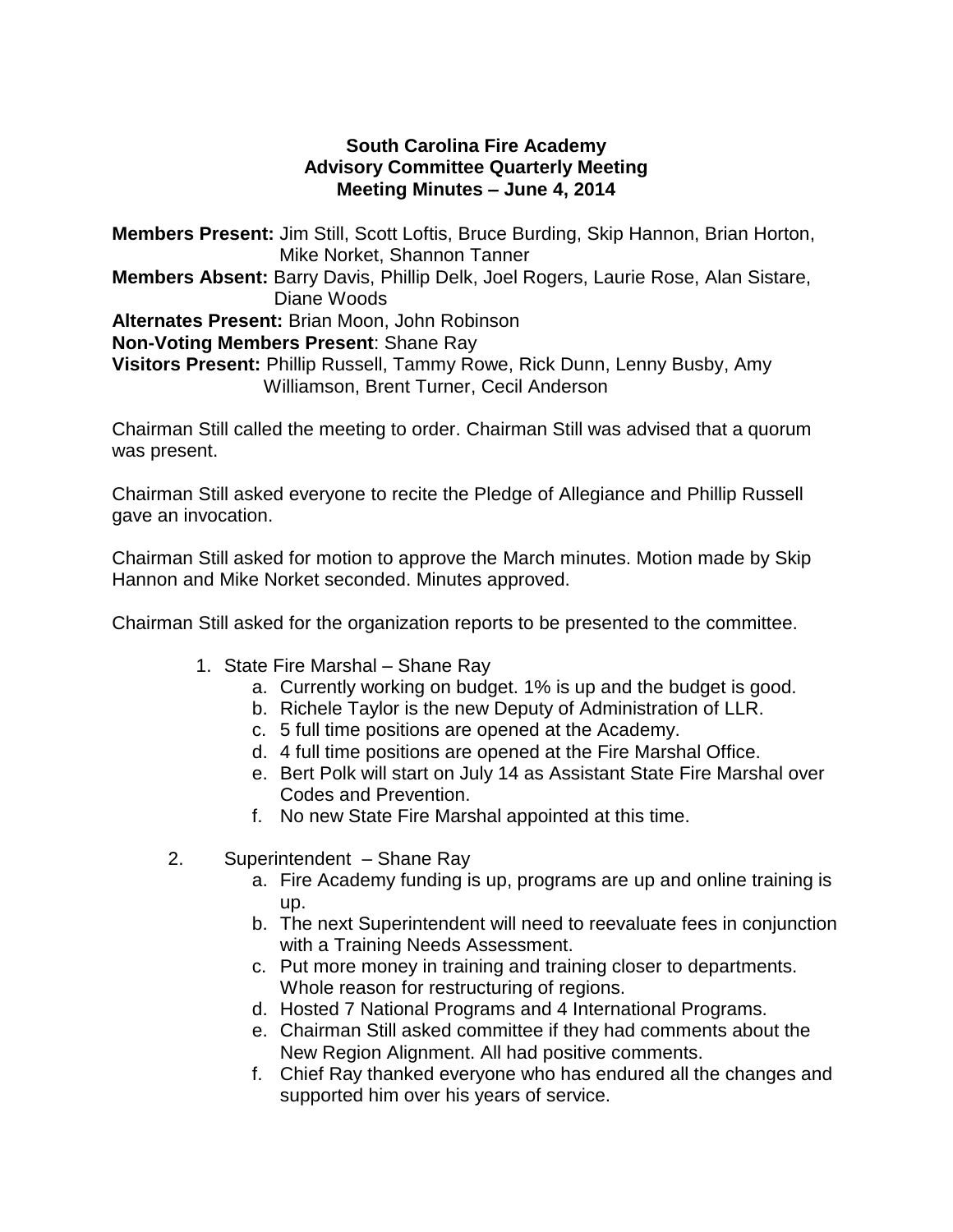Resident Training – Lenny Busby

- g. Resident Training report was distributed and discussed.
- h. Chairman Still asked if plans are in place to approved Fire 101 programs. Phillip stated that the regions know what facilities are out there and what can be done. Regions will be putting together a list from E6 updates of equipment that is needed in departments.
- i. Chairman Still thanked everyone for their support at the conference.

Regional Training – Phillip Russell

- a. Presented and discussed report to include regional training, dorms and cafeteria.
- b. Thanked everyone for their assistance with Spartanburg Burns.
- c. Autism for First Responder seminar will be held at the Academy on June 17.
- d. Shane reported \$600,000 from training to cover cafeteria.
- e. Chairman Still reported he has comments that the cafeteria is closing. Phillip replied, no it is not. Currently have one full-time employee and one temporary employee working through temp service. Have been contracting with Lizard Thicket to provide weekend meals with low attendance.
- f. Chairman Still asked what it would require to increase cost by \$1.00. Phillip replied stated not to increase cost but portion control should still be monitored.
- g. Working on electronic billing process.
- h. Brian Horton asked who to call when having problems with Portal. Chief Ray replied to call Susan Duncan.
- i. Chief Ray reported the new hot water heater is up and running in the dorms.
- j. Chief Ray reported we are still waiting on the HVAC for the Old Fire Station.

Instructional Design - Rick Dunn

- k. Presented and discussed section report.
- l. Will need to include training for new test proctors.
- m. Target date to have information sent out is June  $8<sup>th</sup>$  for Reaccreditation.
- n. Looking at October/November to become Pro-board Certified.
- o. LXR training will be held in Charleston in October. This is a training class for creating and managing data item banks, creating tests, scoring and updating test banks and report writing.
- p. Fire Chief 101 went live May 31.
- q. Currently have 38 media kits with Windows XP operating system. Twenty currently being replaced and 28 after July. Process is being established for an annual update.
- r. Moving forward with process of live streaming in the Denny.